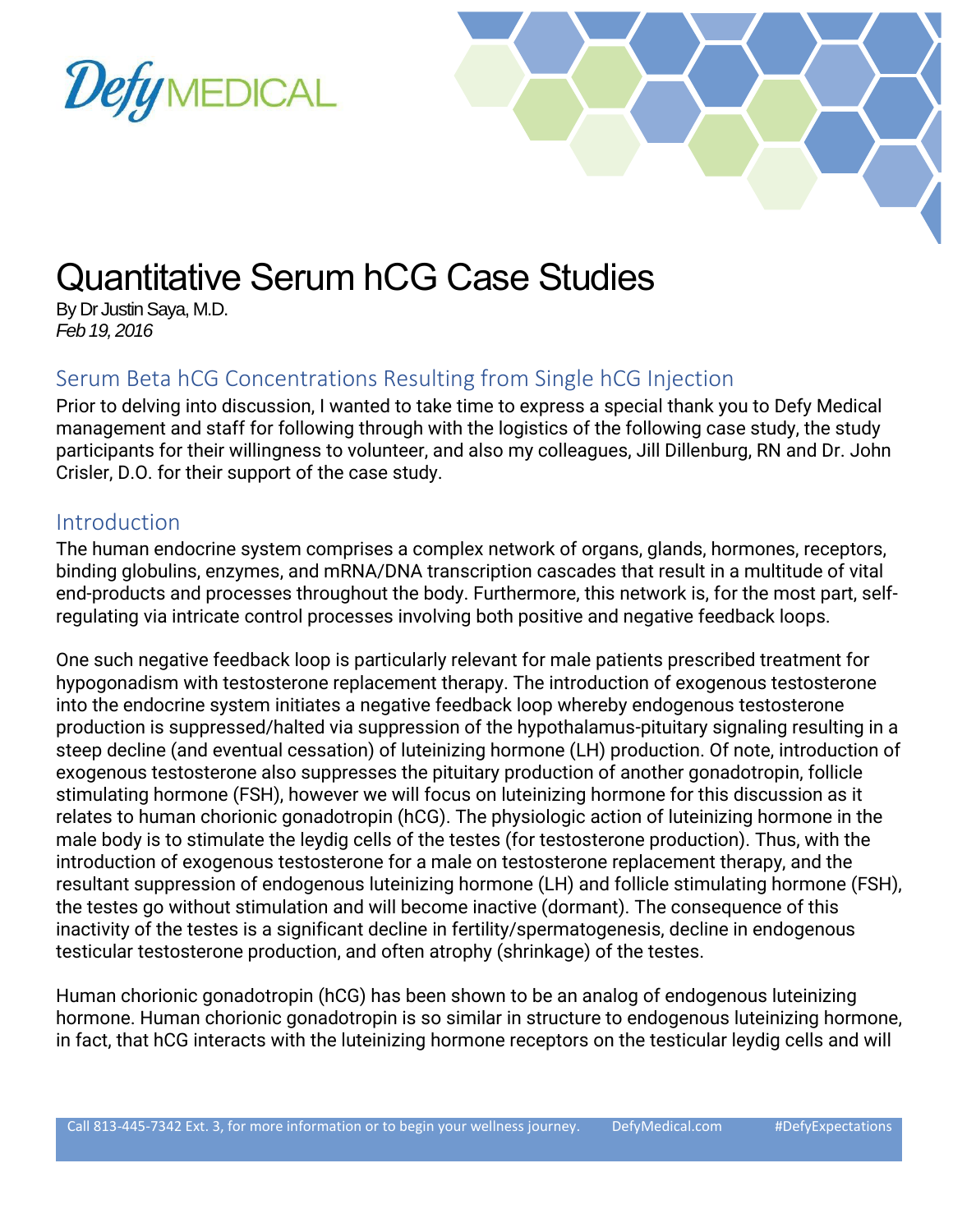



stimulate their activity. Thus, hCG has been shown both clinically and scientifically to reverse signs and symptoms of testicular suppression for males on testosterone replacement.

Indeed, introduction of hCG for a male on testosterone replacement therapy whom has experienced suppression of the testes, will often improve spermatogenesis, testicular fullness/volume, and endogenous testicular testosterone production.

Given the growing awareness of the benefits of hCG treatment as an adjunct to TRT for male patients, the use of hCG has been increasing significantly. However, despite the increase in use, there has been no consensus reached regarding the ideal or optimal dosing. This article will not attempt to establish concrete recommendations for ideal dosing regimens, but, rather, will outline a case study of serum hCG concentrations achieved during a 72 hour period immediately following a single hCG injection of 150iu and 500iu in two test subjects. As the goal of adjunctive hCG treatment is to mimic the action (and amplitude) of the lost luteinizing hormone stimulation, it is my position that hCG dosing guidelines should be designed for exactly this purpose. In other words, dosing guidelines should aim to, as closely as possible, mimic the endogenous action and amplitude of luteinizing hormone stimulation, with care taken to avoid both under-stimulating or over-stimulating in comparison to endogenous luteinizing hormone levels.

Laboratory studies for both luteinizing hormone and beta hCG concentrations are reported in the same units (mIU/mL), making comparison, at least in this regard, fairly straightforward. However, discussion will be made regarding the varying half-life and pattern of secretion of endogenous luteinizing hormone and injected human chorionic gonadotropin. Luteinizing hormone is secreted in a pulsatile nature from the pituitary gland with a half-life estimated at approximately 20 minutes. On the contrary, hCG is injected, not secreted in pulses, and has a much longer half-life estimated at approximately 24-30 hours. As a consequence, the "area under the curve" (AUC) and resultant biological potency for these two differs distinctly.

#### **Methods**

This small case study is comprised of two test subjects, a 34 year-old male and a 47 year-old male, both of which have been on testosterone replacement therapy for greater than a five year duration, and both of which were verified and documented to have suppressed endogenous luteinizing hormone levels (0.1) prior to commencement of the study. This is significant as the laboratory methodology for serum beta hCG quantitative testing is Roche ECLIA, with possible crossreactivity for the serum hCG test via endogenous luteinizing hormone. However, verifying absent endogenous luteinizing hormone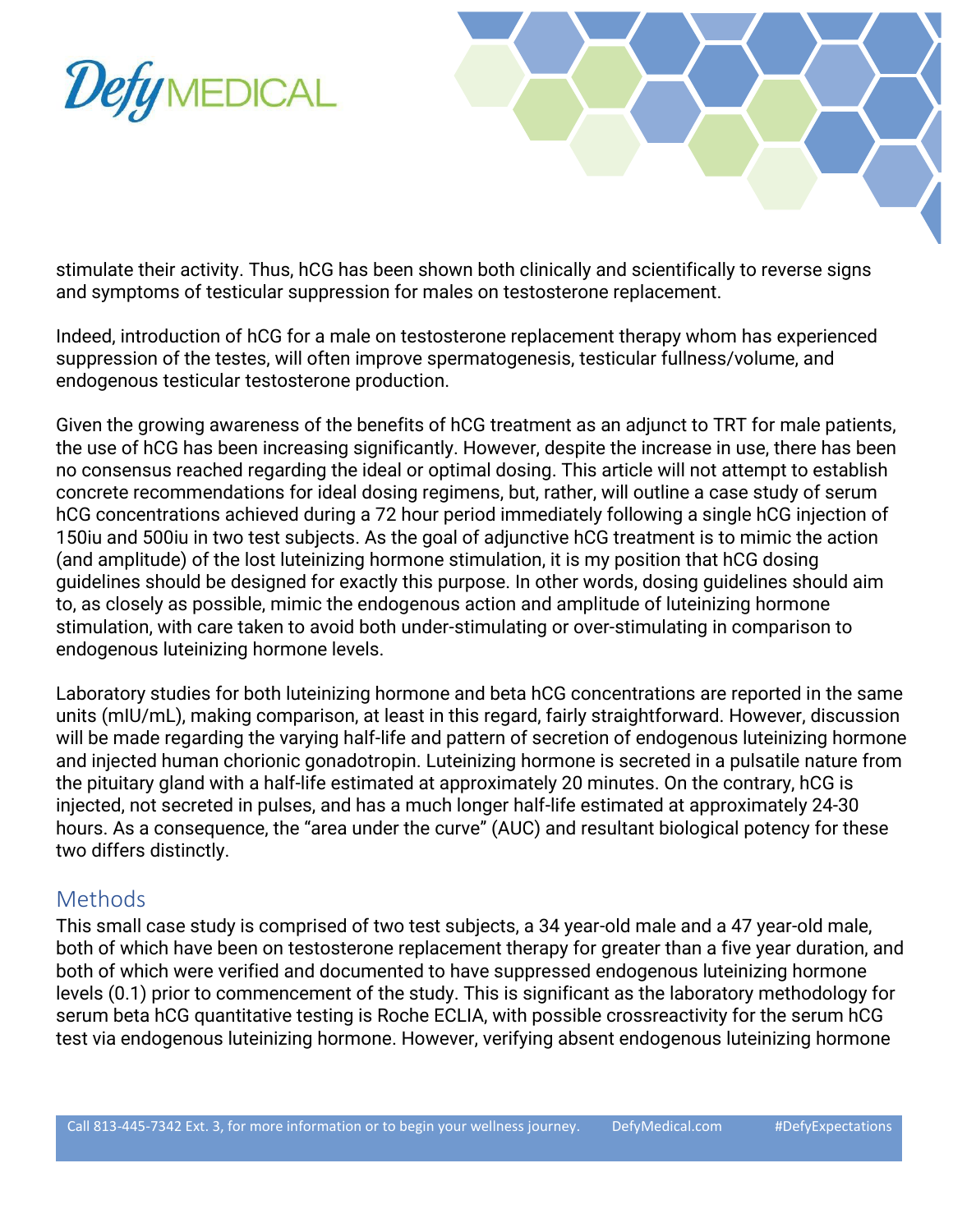



levels (0.1 – lowest value for lab result) for the test subjects eliminates the possibility of this crossreactivity skewing the study results. Both patients were previously on hCG treatment as an adjunct to their TRT, however their hCG treatment was ceased 7 days prior to study commencement as a washout period, and baseline serum hCG levels were confirmed to be

The 34 year-old subject (subject "A") had serum luteinizing hormone and quantitative serum beta hCG concentrations tested at hour 0 (prior to single hCG injection), then a single hCG injection of 150iu was administered, with subsequent quantitative serum beta hCG concentrations drawn at hour 8, hour 24, hour 48, and hour 72 following the 150iu injection. The 47 year-old subject (subject "B") had serum luteinizing hormone and quantitative serum beta hCG concentrations tested at hour 0 (prior to single hCG injection), then a single hCG injection of 500iu was administered, with subsequent quantitative serum beta hCG concentrations drawn at hour 8, hour 24, hour 48, and hour 72 following the 500iu injection. Each subject was injected from a vial of freshly reconstituted hCG, kept under favorable conditions and refrigerated throughout duration of study, and both subjects were injected with hCG from the same vial to avoid possible vial-tovial variability.

#### Results

Results for both subject A and subject B for the serum tests at hour 0 (after 7 day wash-out with no hCG and before the single test hCG injection) demonstrated serum luteinizing hormone level 0.1 mIU/mL (lower threshold for results, in effect 0) for both test subjects, and quantitative serum beta hCG level.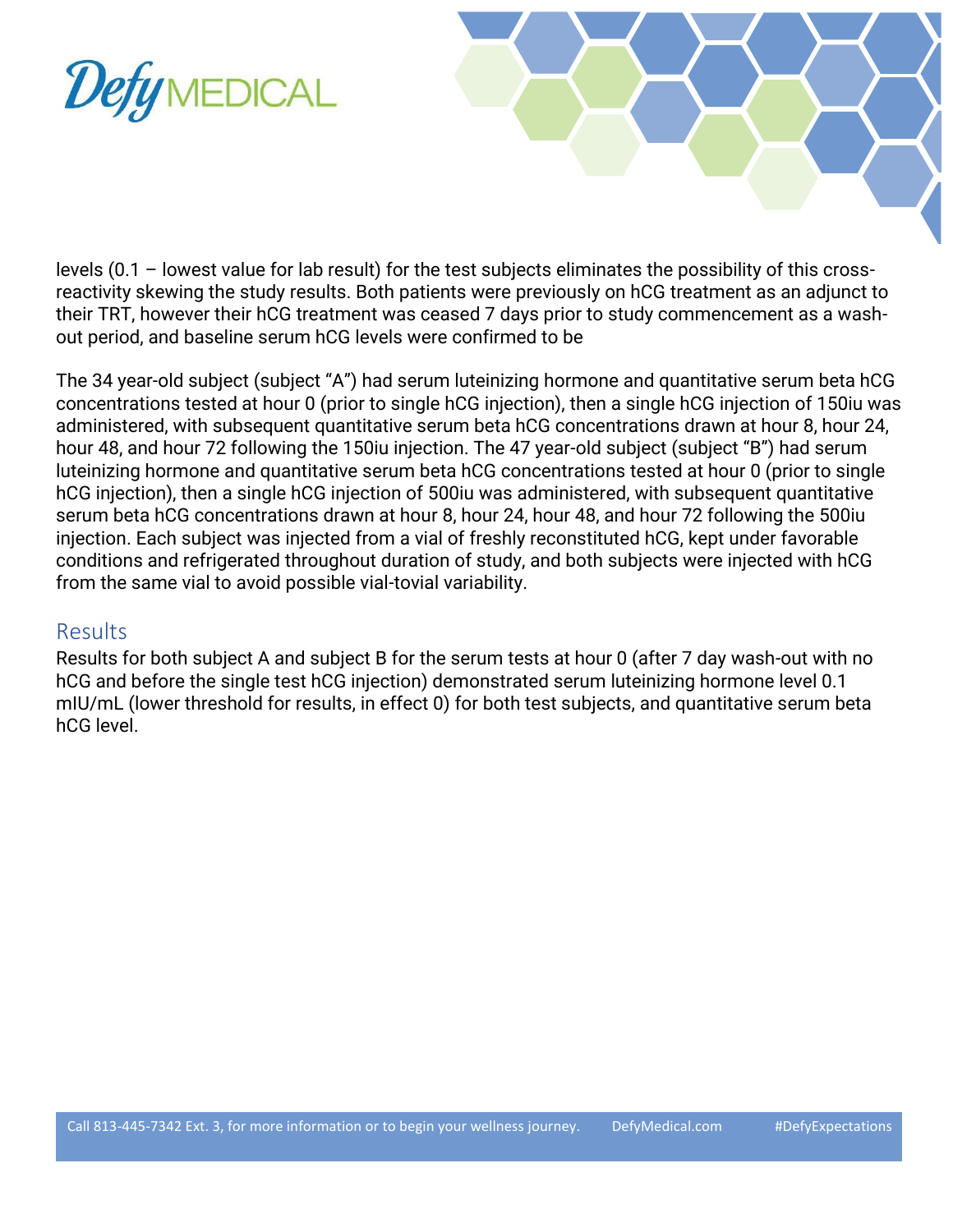



**Table 1** Quantitative serum beta hCG concentration - hour 0, hour 8, hour 24, hour 48, hour 72

| <b>Hours after hCG</b><br><b>Injection</b> | <b>Serum hCG Concentration (mIU/mL)</b><br><b>150iu Injection Serum hCG Concentration</b><br>(mIU/mL)<br>500iu Injection | <b>Serum hCG Concentration</b><br>(mIU/mL)<br>500iu Injection |
|--------------------------------------------|--------------------------------------------------------------------------------------------------------------------------|---------------------------------------------------------------|
| 0                                          | 0                                                                                                                        | 0                                                             |
| 8                                          |                                                                                                                          | 2                                                             |
| 24                                         | 0                                                                                                                        | 3                                                             |
| 48                                         | 0                                                                                                                        | 3                                                             |
| 72                                         | 0                                                                                                                        |                                                               |

A graphical representation of the resultant quantitative serum beta hCG concentrations is depicted below in Graph 1.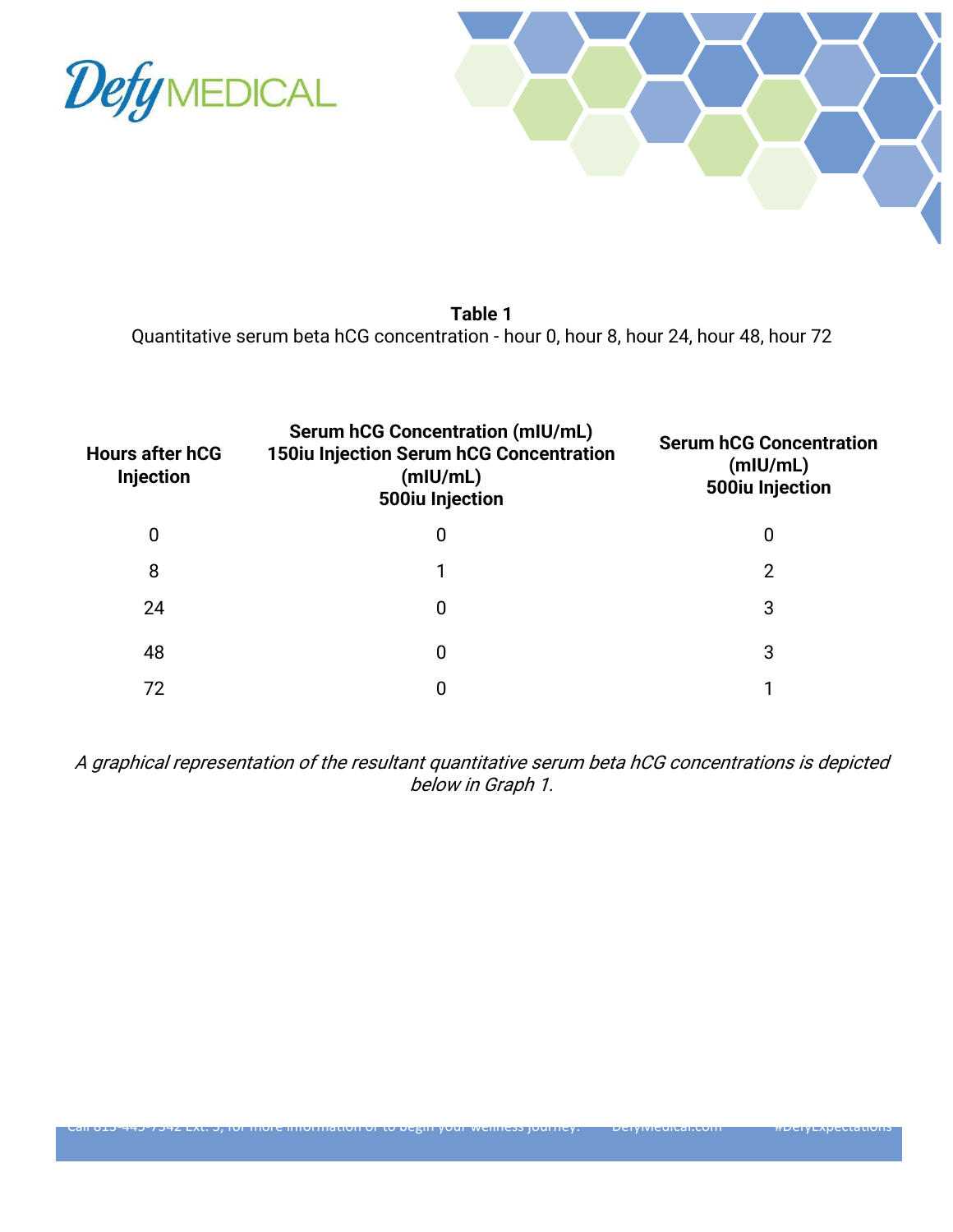



**Graph 1** Quantitative serum beta hCG concentration - hour 0, hour 8, hour 24, hour 48, hour 72



A relevant note for consideration in comparison of quantitative serum beta hCG concentrations with endogenous luteinizing hormone (LH) concentrations is that the typical "normal" range for endogenous LH is 1.7 – 8.6 mIU/mL. As noted, half-life differences (of large magnitude) are present, but this offers some perspective with the comparison.

A graphical representation of the resultant quantitative serum beta hCG concentrations with shading to demonstrate area under curve is depicted below in Graph 2.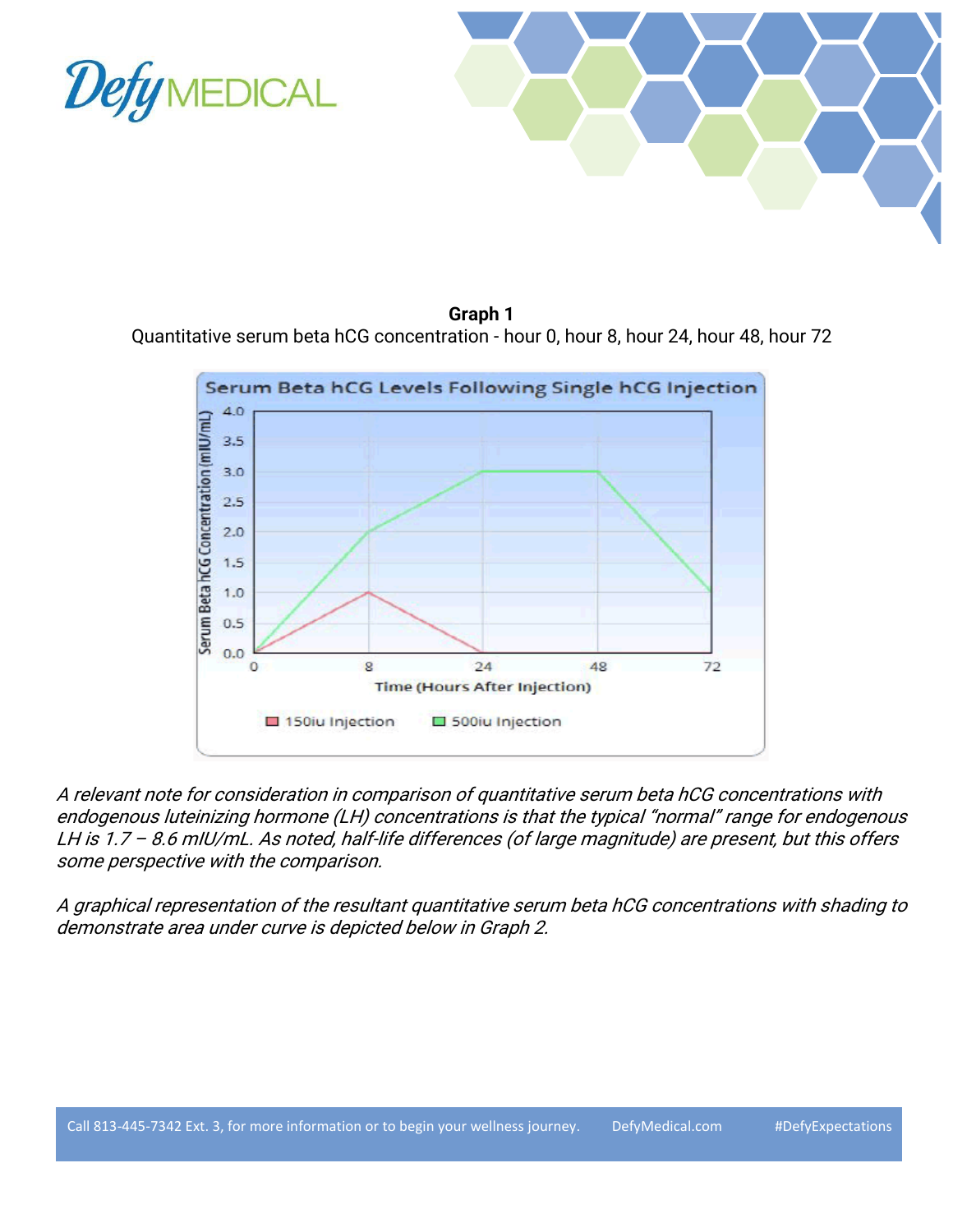



**Graph 2 Shading of Area Under Curve**

Quantitative serum beta hCG concentration - hour 0, hour 8, hour 24, hour 48, hour 72

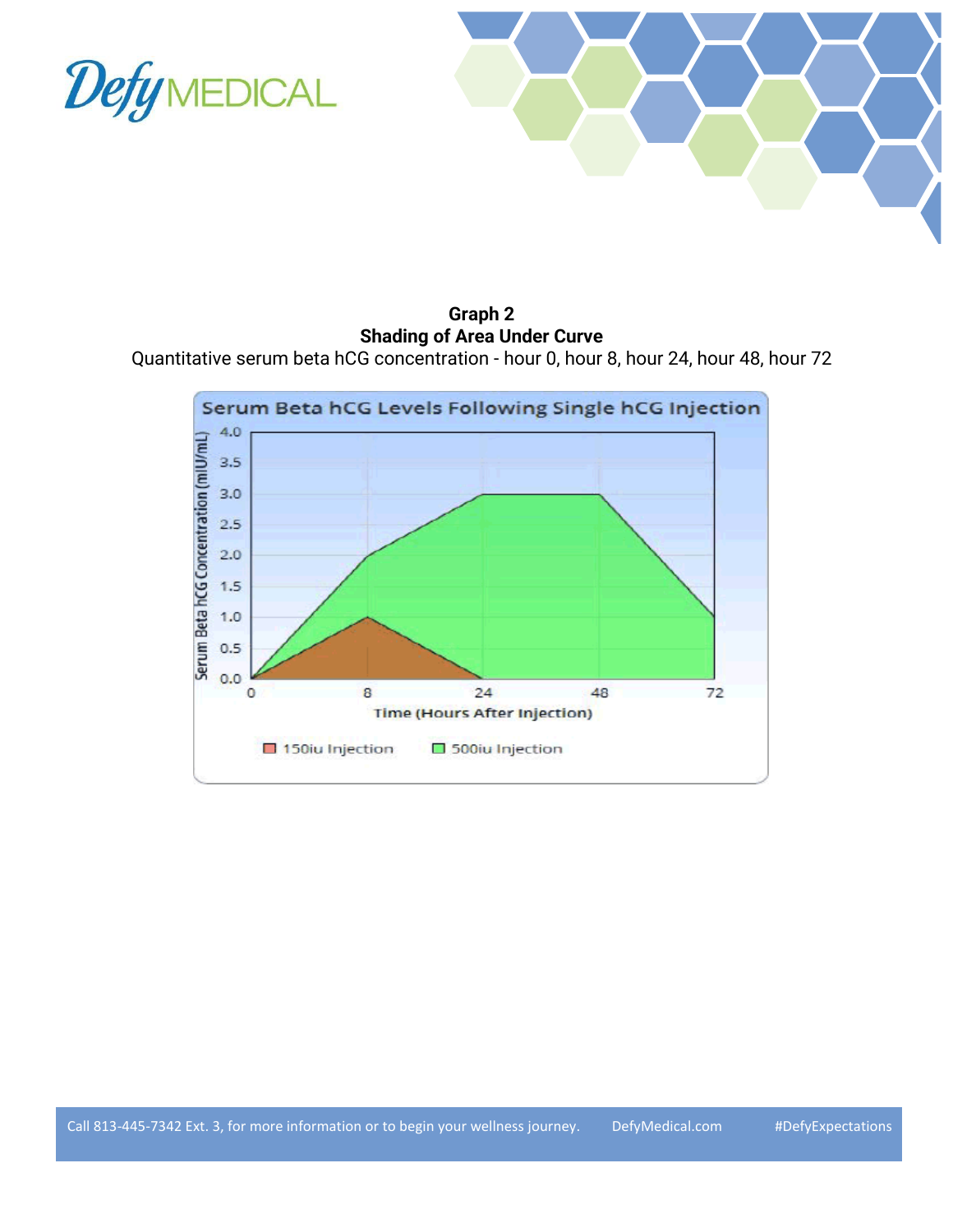



### **Discussion**

This data indicates that there is indeed a drastic difference in quantitative serum beta hCG concentrations achieved following a single hCG injection of 150iu vs 500iu. More interesting is the fact that this dose-response relationship does NOT appear to be linear based on this limited data. The serum beta hCG concentration following a single hCG injection of 150iu appears to peak at ~1mIU/mL at 8 hours and has retreated to baseline prior to 24 hours after the injection. On the contrary, the serum beta hCG concentration following a single hCG injection of 500iu attains a level of 2mIU/mL at 8 hours and subsequently INCREASES to 3mIU/mL at 24 hours and 48 hours, before retreating to 1mIU/mL at 72 hours (still has not declined to baseline

According to this data, it would appear that a hCG dosage of 150iu would have to be administered on AT LEAST a daily basis (if not more frequently) to allow continual stimulation of the leydig cells of the testes. Further, with an apparent maximal serum concentration from a hCG dosage of 150iu reaching a peak of ~1mIU/mL, this may prove to be insufficient stimulation for SOME patients to achieve consistent testicular activity and prevent the aforementioned side effects of testicular deactivation/dormancy. Certainly one could debate the relative need for continual stimulation of the testes, however this may offer a clue for dosage adjustments for patients that either experience poor results, poor fertility, or continued decrease in testicular volume at lower hCG dosages.

A single dosage of 500iu of hCG appears to exert a much more prolonged (and pronounced) increase in serum beta hCG concentrations, likely coinciding with a more prolonged and pronounced biological effect. Once again, whether this is beneficial or detrimental, can certainly be debated and will often hinge on many factors on an individualized case by case basis. It does appear obvious from the data that a dosage of 500iu of hCG will maintain levels >1mIU/mL for up to 3 days (72 hours) following a single injection. Thus, it would seem a direct conclusion to state that an hCG injection of 500iu every 3.5 days (twice weekly) would provide relatively continual stimulation of the leydig cells of the testes (concentration >1mIU/mL), and injections of this magnitude in dosage would NOT be needed any more frequently than that.

My clinical mind and instincts suggest that the "ideal" hCG dosage likely lies in between these two extremes (150iu vs 500iu) and ideal frequency will hinge upon ideal dosage (with 150iu or less dosages likely requiring daily or even more frequent injections) and larger dosages (500iu, possibly even slightly smaller) requiring no more frequent than twice weekly injections, but this conclusion simply cannot be made concretely from this limited data. Furthermore, dosage decisions and